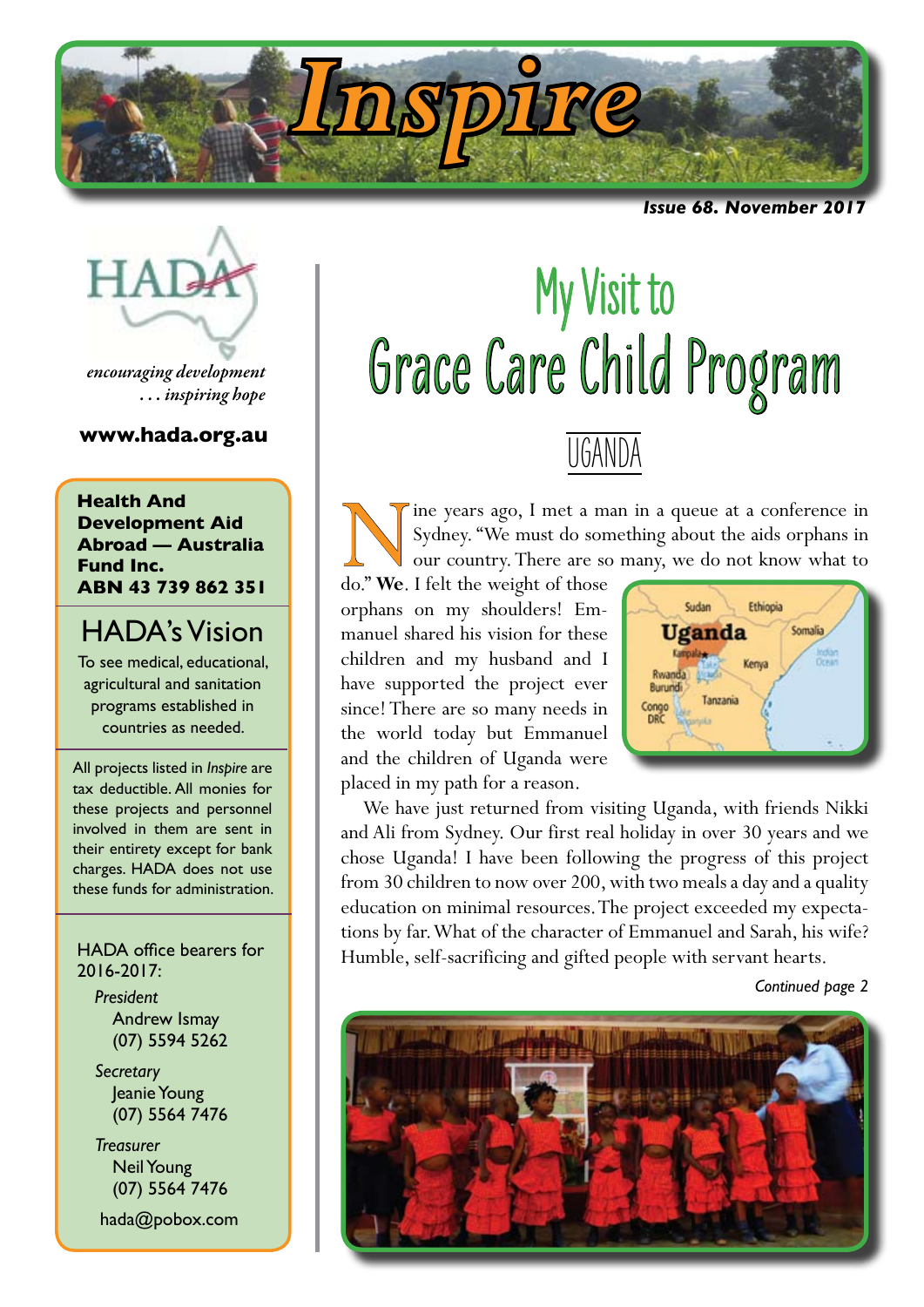HADA supporters have paid for most of the classrooms and the toilets. Teachers are mostly volunteers (I would love to see Australian schools

# "Education is the key"

sponsoring a teacher for stability of staff!). I work in a Primary School in South Australia and this little school in Uganda is outstanding! In Uganda, children start school

at 7:00 a.m. and finish the day at 4:30 p.m. Students who have no relatives are fostered by church families. Students can attend school on Saturdays! And they do... voluntarily!

There was a special assembly to welcome us. Every class presented to us and the common theme running through many items was, *"Education, education, education! Education is the key... Education is my life!"* Dedicated students; dedicated staff.

The most pressing need now is to raise

money to build the final step: the vocational high school to complete their education, to equip these kids with the skills to make a living — the final step required to complete the hopes of Ugandan children.

Land has been donated and we visited the site. I believe it is the season to build and I feel a sense of urgency to do this as fast as possible. We have a target of \$200,000 to raise for the construction (very cheap by Australian standards and would more than do the job). My husband and I will do our best to raise as much money as we can here in South Australia. My dream job title at age 52 is to be a philanthropist! The only thing missing? You guessed it the money! We are everyday people both working



to pay off a mortgage. Current and new supporters, I ask that you will help us and hopefully one day can visit the project and see for yourself how beautiful the people of Uganda really are!

*I would be more than happy to answer any questions people may have about the project at skeatesjo30@gmail.com ~ Jo Skeates*



The Good Neighbour Society (GNS) was founded in 1993 and<br>has been serving the people of Mongolia since then. Our<br>purpose is community development through education, so-<br>cial development and relief projects. We want to serv has been serving the people of Mongolia since then. Our purpose is community development through education, social development and relief projects. We want to serve the people as a 'good neighbour', dealing with the physical, mental and spiritual needs of the people.

We have our headquarters, and a Community Centre and Mobile Drop-in Centre in UlaanBaatar, the capital, and a branch in Ulaan-Gom, Uvs province, where we have our Elio kindergarten (see separate article).

In our office, we take care of everyday business, but we also invest in our workers' lives by providing training and fellowship. At the Community Centre we work with families and provide comfort and hope for those who are living on the streets. At Elio kindergarten, we are investing in the future of the children and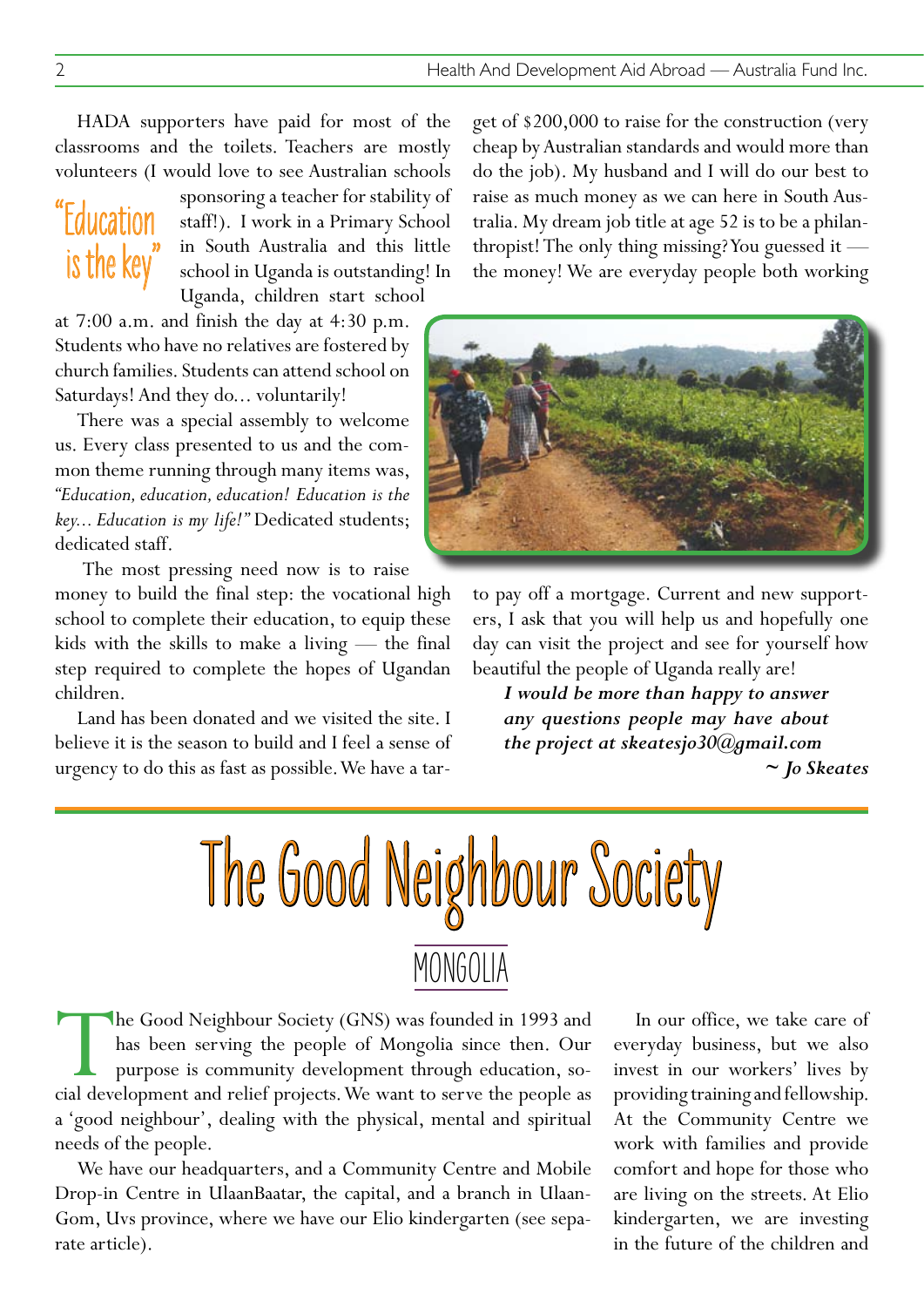through the animal bank we are providing opportunities for families to re-start their lives.

Lives are being touched through every project and we see fruit: the health of the children is improving, and families are being restored. We have dreams to grow: we want to see the Elio kindergarten become like the Community Centre where

families can come and take steps to a better life, and our workers becoming leaders in the community.

We are so grateful for all the support we have been receiving. Thank YOU for being a "good neighbour", helping Mongolians know that there is HOPE. However, the job is not done. There are more opportunities to im-

> pact lives and make a difference to so many here in Mongolia.

Last year we received a short-term team that prepared a program for the teenagers and as a result, today we have a group of teens learning English, interested in their studies and dreaming of a better future.

This year we received two teachers and one taught families how to cook a healthy meal and the other taught at the local school how to recognise and help children in their classes that need more attention. You also can be a "good neighbour" here in Mongolia by supporting our projects or by serving with us. If you would like to know us better, please visit our Facebook page:

https://www.facebook.com/ GNSUlaanbaatar/



UVS province is located 1,500 km north-<br>west of the capital city of Mongolia,<br>UlaanBaatar, and borders with Russia<br>in the north. The provincial centre is UlaanGom west of the capital city of Mongolia, UlaanBaatar, and borders with Russia (marked in red in the map below). Uvs is one of the coldest provinces in Mongolia, with temperatures reaching to -45ºC.

When opened in 2011, Elio kindergarten served 40 children aged four to five each year from poverty stricken families in UlaanGom for one schoolyear free of charge. The project has seen over 250



children graduate from the program, enrolling in primary schools. In June this year, Good Neighbour Society (GNS) obtained full ownership of the kindergarten building after paying the agreed price to a Swiss organisation in 2009.

In September, GNS leadership modified the program to host 32 children who were charged nominal tuition fees and eight children free of

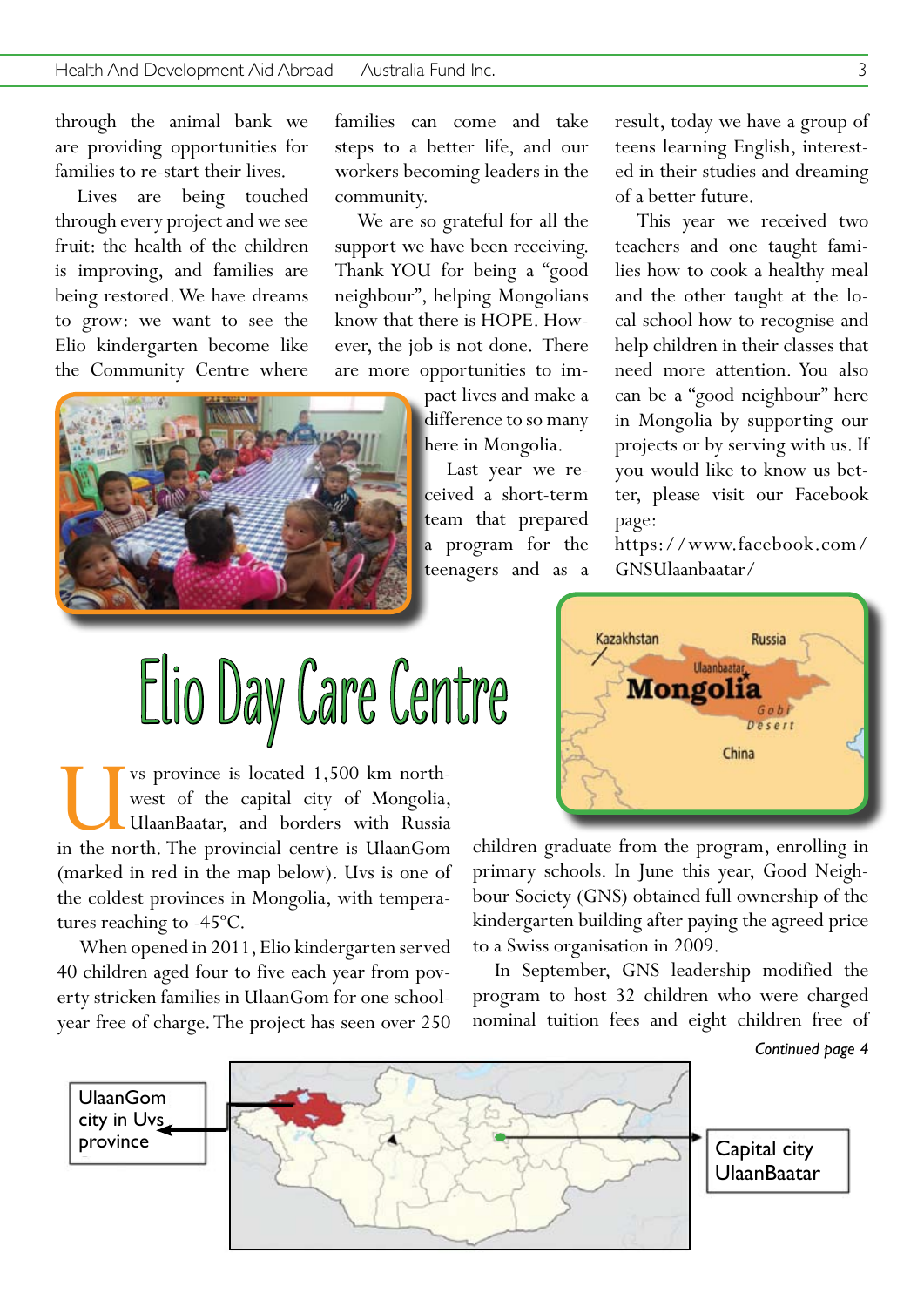charge because of their poverty level. This is the initial stage of GNS turning the program into selfsupport, encouraging pupils to contribute minimum fees and raising awareness in the local community to get involved in early education.

Where the kindergarten is located, there is no other educational facility available and people living in the district are commonly considered poverty stricken and uneducated. Currently GNS awaits the confirmation of financial support from the State Educational Department. When this comes through, it will be annually from January 2018.

# *Project aims:*

1. Advocate the importance and necessity of preschool education for the families in poverty stricken areas.

2. To have a self-sustaining day care program for the community.

3. Provide job opportunities for people in high unemployment areas. To fight high unemployment, the program hires six local staff members such as two main teachers, an assistant teacher, a cook, a watchman and a local project manager. They will have on-the-job training through seminars, and courses available in the community or in the capital city during the summer break.

4. Provide kindergarten education in the district where there is no other educational facility existing.

Thank you for all your help. Greetings from Uvs province, Mongolia.

> *Dr. Delgermaa Tsegmid Executive Director Good Neighbour Society of Mongolia*







HADA 20-Year **Celebration** 



Our HADA 20-Year Celebration Dinner in September was a great success and an excellent opportunity for our friends and supporters to get a clearer overview of the many and varied projects we are running in seventeen countries. Jill Wallis shared about two projects in Bangladesh, Dr Miriam Edwards about medical work in Africa and there were video clips and powerpoint presentations that brought everything to life.

**Health And Development Aid Abroad PO Box 733, Ashmore City Qld 4214, Australia**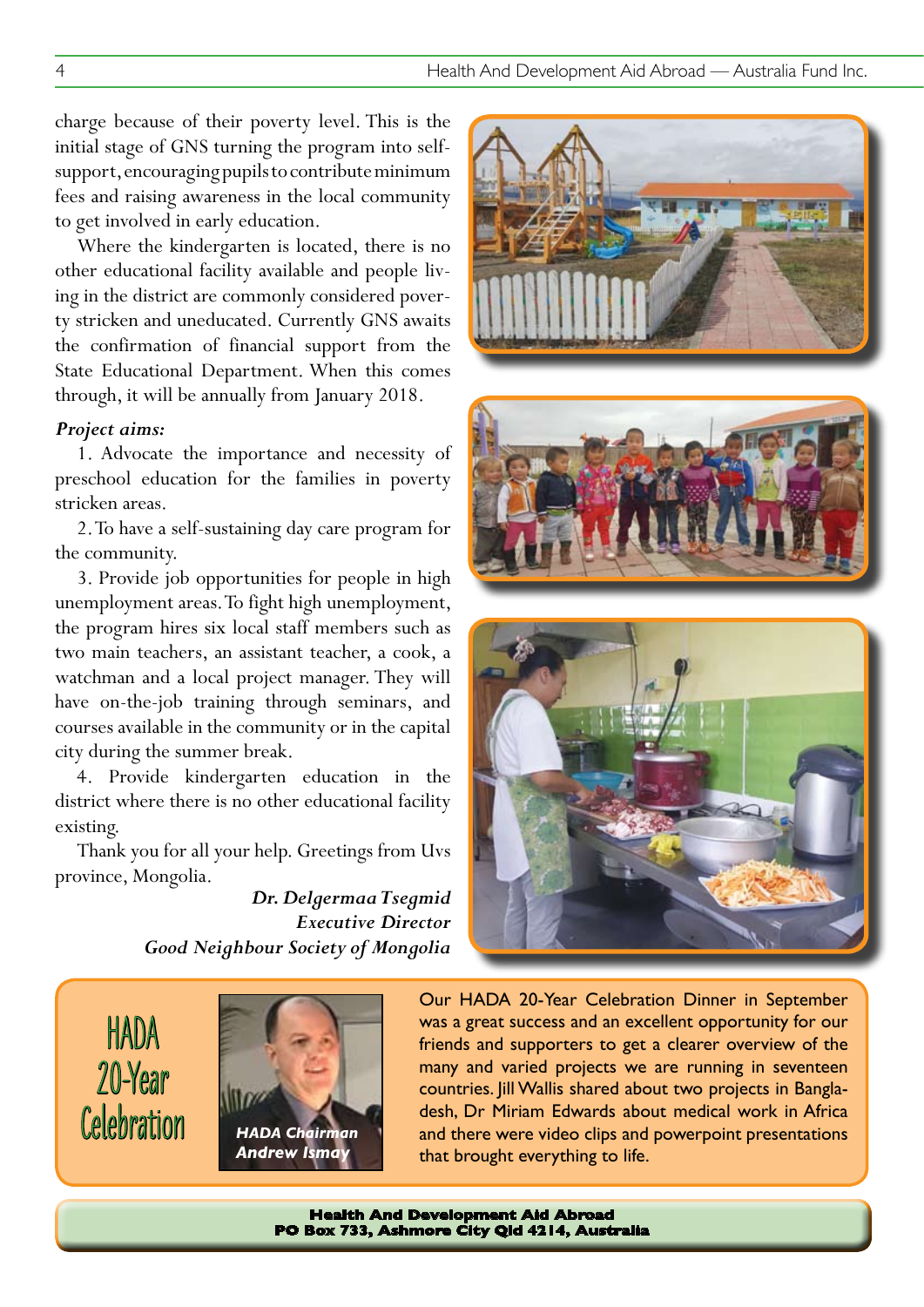

# **Current HADA Projects**

**All projects listed are approved for tax deductibility**

**Please visit the HADA Website www.hada.org.au**

## *AFGHANISTAN*

#### **NOOR-Ophthalmic Technician Training Program**

Manager: Liz Green

• Providing training for the treatment of eye conditions [AFG-010]

# *AFRICA and ASIA*

#### **Medical Training in Africa and Asia**  Manager: Dr Judith Goh

• Training African and Asian doctors in treating women with genital tract fistula [AFR-010]

# **Library Aid International Inc**

Manager: Peter Cunningham

• Providing books for schools to improve educational outcomes and life opportunities. [AFR-011]

# *BANGLADESH*

## **New Hope Ministry Bangladesh Trust** Manager: Warwick Lloyd

- **• Rural project** to help orphanage selfsufficiency [BGD-010]
- **• Multi-Purpose Educational Buildings** [BGD-012]

#### *BURUNDI*

# **Mustard Seeds Projects**

Manager: Des Willmott

• Meat chickens, fish farming and biogas projects [BDI-010]

# *CAMBODIA*

#### **Siem Reap**

Manager: Jonathan and Heleen Wolters

- • **Bridge of Hope**: Working with families and communities to prevent children at risk becoming street children (or sold/ ending up in prostitution). [KHM-010]
- Family Sponsorship [KHM-018]

# **Good Neighbours Pre-School**

Manager: Julie and Will Fowles

• A pre-school for disadvantaged children. [KHM-013]

# *CHINA*

# **Hope Of Tomorrow**

Managers: Daniel and Irene Kim [CHN-014]

• Giving hope to the blind [CHN-013]

# *INDIA*

# **Maxton Strong Orphanage School, Banbassa**

Manager: Rick Shipway [IND-014] Manager: Clifton Shipway [IND-015]

• Kindergarten Construction: to provide suitable education facilities for early learners [IND-017]

# **Maxton Strong School Staff Accommodation**

• Building accommodation for school staff [IND-018].

# *IRAQ*

# **Sulaymaniyah, Kurdistan Optician Training Centre**

• Apprenticeship program for opticians [IRQ-010]

# *KAZAKHSTAN*

# **HADA, Astana**

Manager: David Pichotta [KAZ-013]

- • **Alcoholism**: Education, literature, and support groups for alcoholics and their families. [KAZ-010]
- • **Open Doors Community Centre**: a place to gain employable skills and life skills for young adults, couples and parents. [KAZ-011]
- **• Valueology**: assisting schools by providing materials, and teaching values to teenagers. [KAZ-012]

# *MONGOLIA*

# **Good Neighbor Society, Ulaanbaatar**

Manager: Tsegmid Delgermaa

• Family Development Program [MNG-010]

# **Good Neighbour Society — Mobile Drop-In Centre**

Manager: Corrie van der Esch [MNG-019]

• Assist homeless people in UlaanBaatar [MNG-018]

# **Elio Day Care Centre**

• A preschool for children in a povertystricken area [MNG-020]

# *NEPAL*

# **ACN Health Promotion**

Manager: Dr Julie Lincoln [NPL-011]

• Providing access to safe drinking water and toilets, improve knowledge of hygiene/ sanitation, nutrition and preventable diseases [NPL-012]

# *PAPUA NEW GUINEA*

**PK4 Haus Pikinini Orphanages Development** [PNG-010]

# *SIERRA LEONE*

# **Syke Street School**

Manager: Dr Themi Adamopoulo

• Providing school canteen, medical clinic, and toilets [SLE-013]

# **PK4A Orphanages Development**

• Building orphanages to create a positive, loving environment for abandoned and neglected children [SLE-012]

# *SOUTH AFRICA*

# **My Father's House Worcester**

Manager: Jan Buchanan [ZAF-011]

**• Community Centre** for vulnerable teenagers [ZAF-010]

# *UGANDA*

**Grace Care Child Program**

Manager: Emmanuel Kanuli

• To build classrooms for orphaned/ disadvantaged children [UGA-020]

# *ZAMBIA*

# **Oasis Care Project, Ndola**

Manager: Lainah Phiri [ZMB-013]

- **• Market garden** for orphanage [ZMB-010]
- • Gardeners: Benson and Alison [ZMB-012]

# *DISASTER RELIEF*

- • Bangladesh floods [DIS-000]
- Help for Syrian refugees [DIS-010]

# *WHERE MOST NEEDED*

The board will allocate these funds to projects in most need [WMN-010]

68